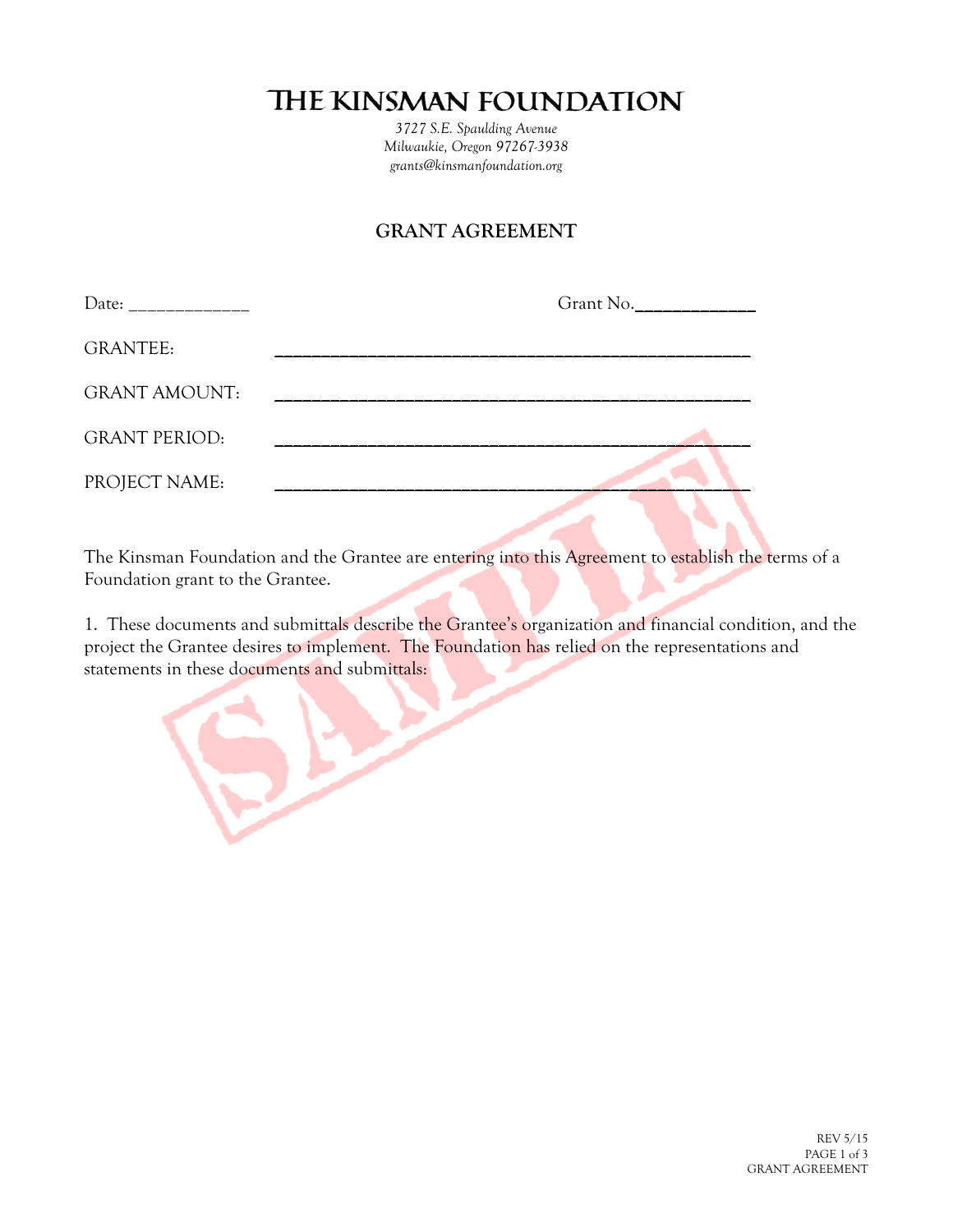2. The Grantee agrees to expend the entire Grant Amount for the purposes and according to the budget specified in the documents and submittals listed in Paragraph 1. The Grantee will treat the Grant Amount as a restricted asset, and will keep adequate records to document the expenditure of funds and the activities supported by the grant. Time is of the essence of this Agreement, and the Grantee agrees to return to the Foundation any part of the Grant Amount unencumbered at the end of the Grant Period. The Grantee agrees to make available to the Foundation, at reasonable times, the financial records related to the activities supported by the grant.

3. The Foundation and the Grantee may agree in writing to modify the objectives, methods or timeline of the project for which grant funds have been awarded.

4. The Grantee agrees to notify the Foundation about any of the following:

Any change in key personnel of the project or organization;

Any change in address or phone number;

Any change in tax-exempt classification under Section 501(c)(3) of the Internal Revenue Code; Any development that significantly affects the operation of the project or the organization.

5. The Grantee warrants that it is currently exempt from Federal income tax pursuant to Internal Revenue Code Section 501(c)(3) and is not a private foundation, and that it has received no notice or information that the IRS determination letter it has provided the Foundation has been revoked, modified, suspended or superceded by IRS action or otherwise.

6. The Foundation may, after notice to the Grantee of its intent to do so, cancel its participation in the project for which funds are granted, in the event the Foundation, in its sole judgment, finds that:

The Grantee has failed to make substantial progress in the completion of the project; or

The Grantee has failed to comply with the terms of this Agreement; or

Such cancellation is necessary to comply with the requirements of law; or

The Grantee fails to qualify as a tax-exempt entity under Section  $501(c)(3)$  of the Internal Revenue Code and not a private foundation under Section 509(a) of the Code.

In the event of cancellation under this Paragraph, the Grantee will return any unspent grant funds to the Foundation.

7. The Grantee agrees not to expend any grant funds in such a way as to constitute a taxable expenditure described in Section 4945 of the Internal Revenue Code, that is:

to carry on propaganda or otherwise attempt to influence legislation;

to influence the outcome of any specific public election or to carry on, directly or indirectly, any voter registration drive;

for any grant to an individual which does not comply with the requirements of Section 4945  $(d)(3)$  or  $(4)$ ; or

for any purpose other than one specified in Section 170(c)(2)(B) of the Code, i.e., a religious, charitable, scientific, literary or educational purpose.

8. The Grantee agrees to defend and hold harmless the Foundation and its officers and employees from and against any claim, including the expenses of investigation and defense of such claim, arising out of or in any way connected with this grant or the expenditure of grant funds.